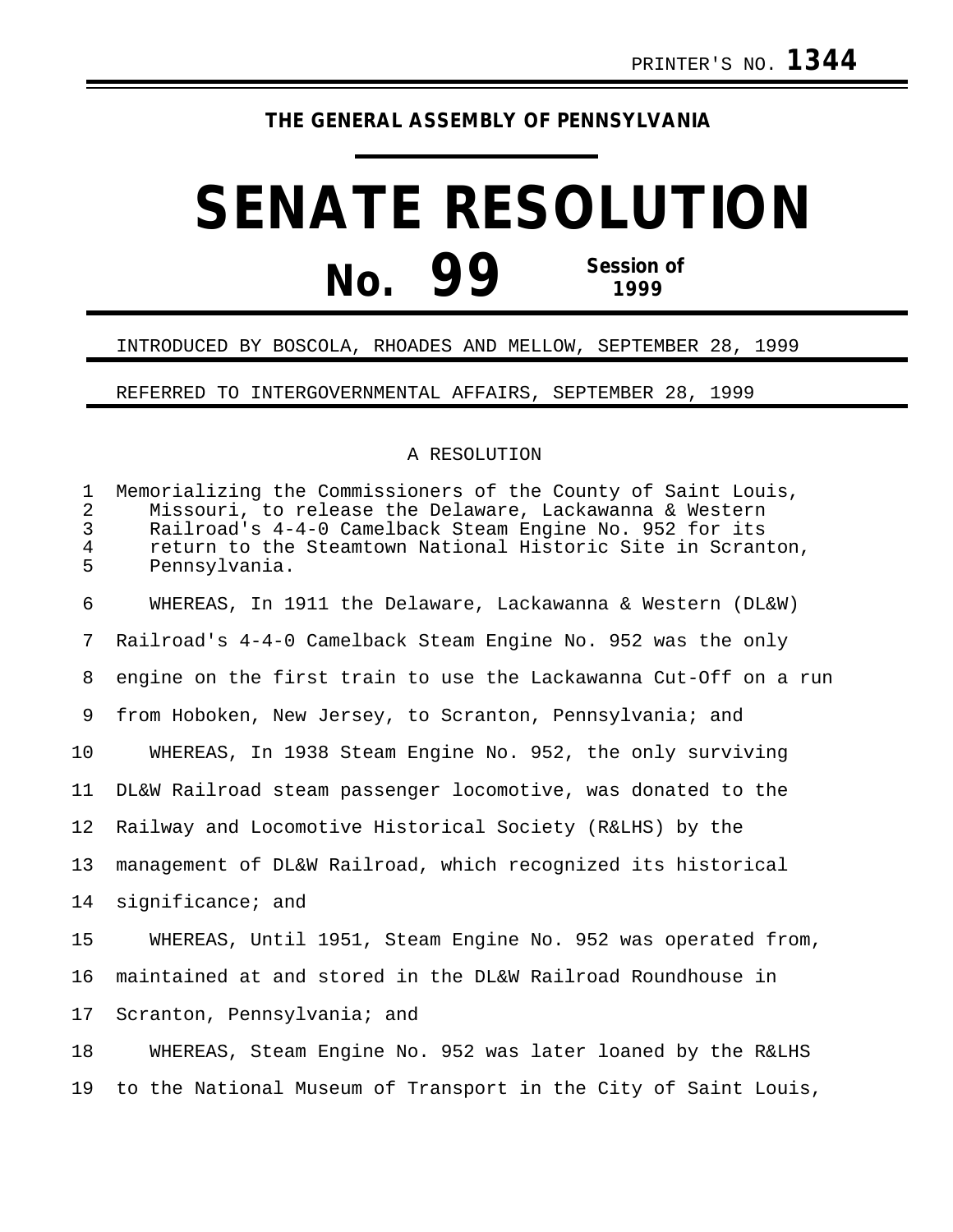1 Missouri, which subsequently sold the site and equipment to the 2 County of Saint Louis, Missouri, without the knowledge, 3 notification or consent of the R&LHS; and

4 WHEREAS, The National Museum of Transport and Saint Louis 5 County failed to comply with the conditions under which the loan 6 was made by the R&LHS and DL&W Railroad management; and 7 WHEREAS, The Commissioners of Saint Louis County have 8 steadfastly refused to release Steam Engine No. 952 to its 9 owners for return to DL&W Railroad territory; and 10 WHEREAS, The R&LHS, on May 30, 1996, voted to consider 11 transferring ownership of Steam Engine No. 952 to any museum or 12 group that would:

13 (1) protect it against further deterioration; 14 (2) restore and conserve it for at least static display; 15 and

16 (3) exhibit it, at least on a loan basis, in the 17 territory where it was operated by the DL&W Railroad; 18 and

19 WHEREAS, Steam Engine No. 952 is the only DL&W Railroad 20 engine that was maintained in its original configuration 21 following the railroad's decision to use electric engines; and 22 WHEREAS, The DL&W Railroad Roundhouse in Scranton, 23 Pennsylvania, which has now been transformed into Steamtown 24 National Historic Site with the facilities to store Steam Engine 25 No. 952 under cover, restore it, make it operational and make it 26 available for use by various historic rail preservation groups 27 in its home territory, including New Jersey, New York and 28 Pennsylvania, is the most appropriate location for Steam Engine 29 No. 952 to be housed; therefore be it

30 RESOLVED, That the Senate of the Commonwealth of Pennsylvania 19990S0099R1344 - 2 -